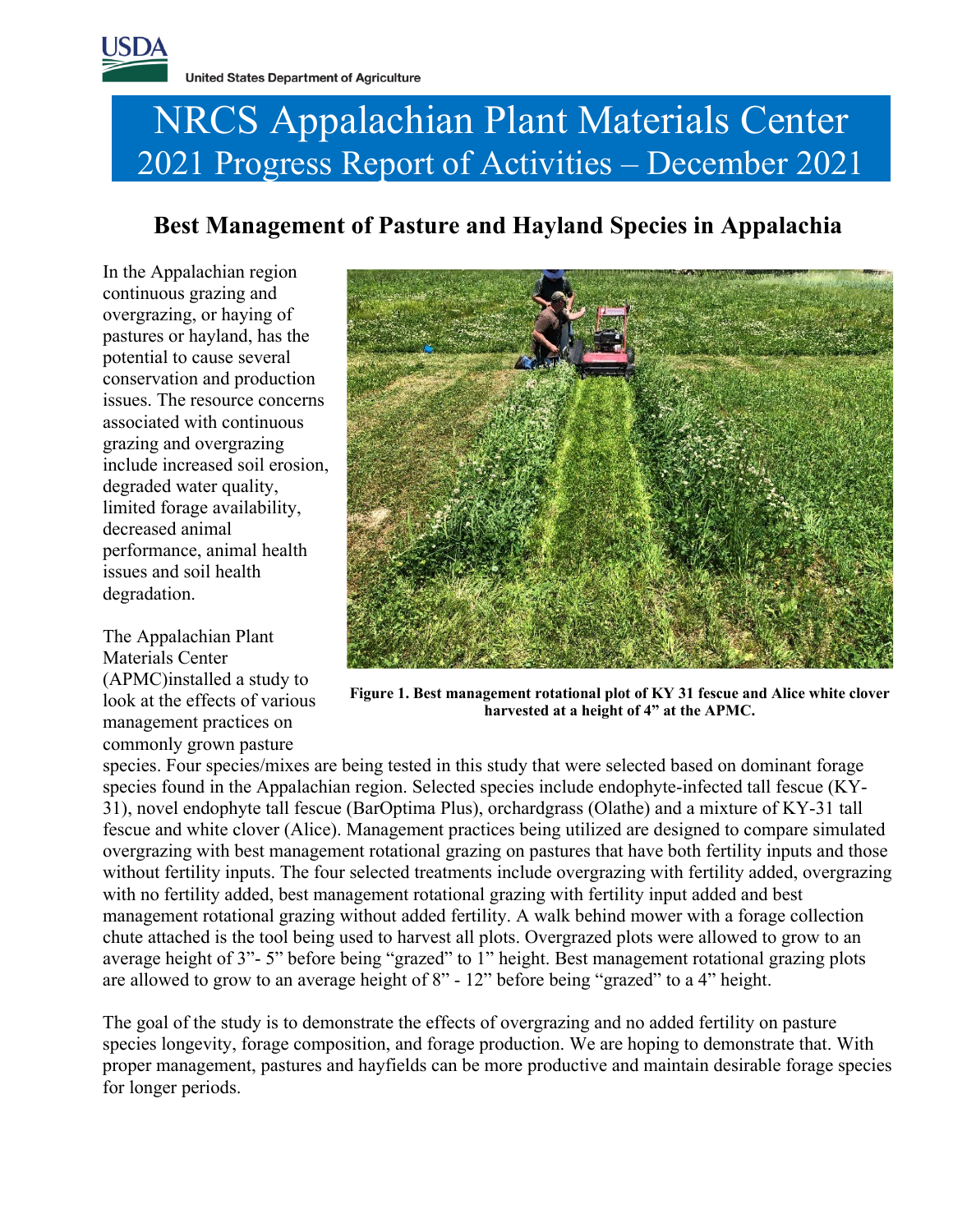# **Cover Crop Demonstration Plots**

The objective of this demonstration is to evaluate the difference in establishment methods. Two strips of Daikon Radish (seeded in late September), one strip was sprayed and drilled in while the other was sprayed, disked, lightly tilled, and broadcast seeded. These were compared for establishment and for early and late growth. These will be repeated in 2022.

## **Pollinator Habitat Management Demonstration**

A new pollinator habitat demonstration site is being established at the APMC. The site was started in 2020 in partnership with WV State University. The one- acre site is currently showcasing eighteen pollinator species. In addition to the two species shown below, are Wild Bergamot, Maximillion Sunflower, New England Aster, Purple Coneflower, Little Bluestem, Butterfly Milkweed, Virginia Wild Rye, Partridge Pea, Showy Tick Trefoil, Big Bluestem, Yellow Prairie Coneflower, Common Milkweed, Oxeye Sunflower, Joe-Pye weed, Lanceleaf coreopsis, and sideoats grama. We hope to utilize the plots for training sessions such as the upcoming conservation planner training later this year. All plants were propagated from seed in the Greenhouse at the PMC and transplanted as plugs into the pollinator garden. A larger two-acre



**Figure 2. Broadcast seeded radish plot exhibiting faster growth than the drilled plot which showed faster establishment within the first two weeks of planting in late September at the PMC.**



**Figure 3. Pollinator demonstration site at the PMC. Mountain mint in the foreground and Black-eyed Susan in the background.**